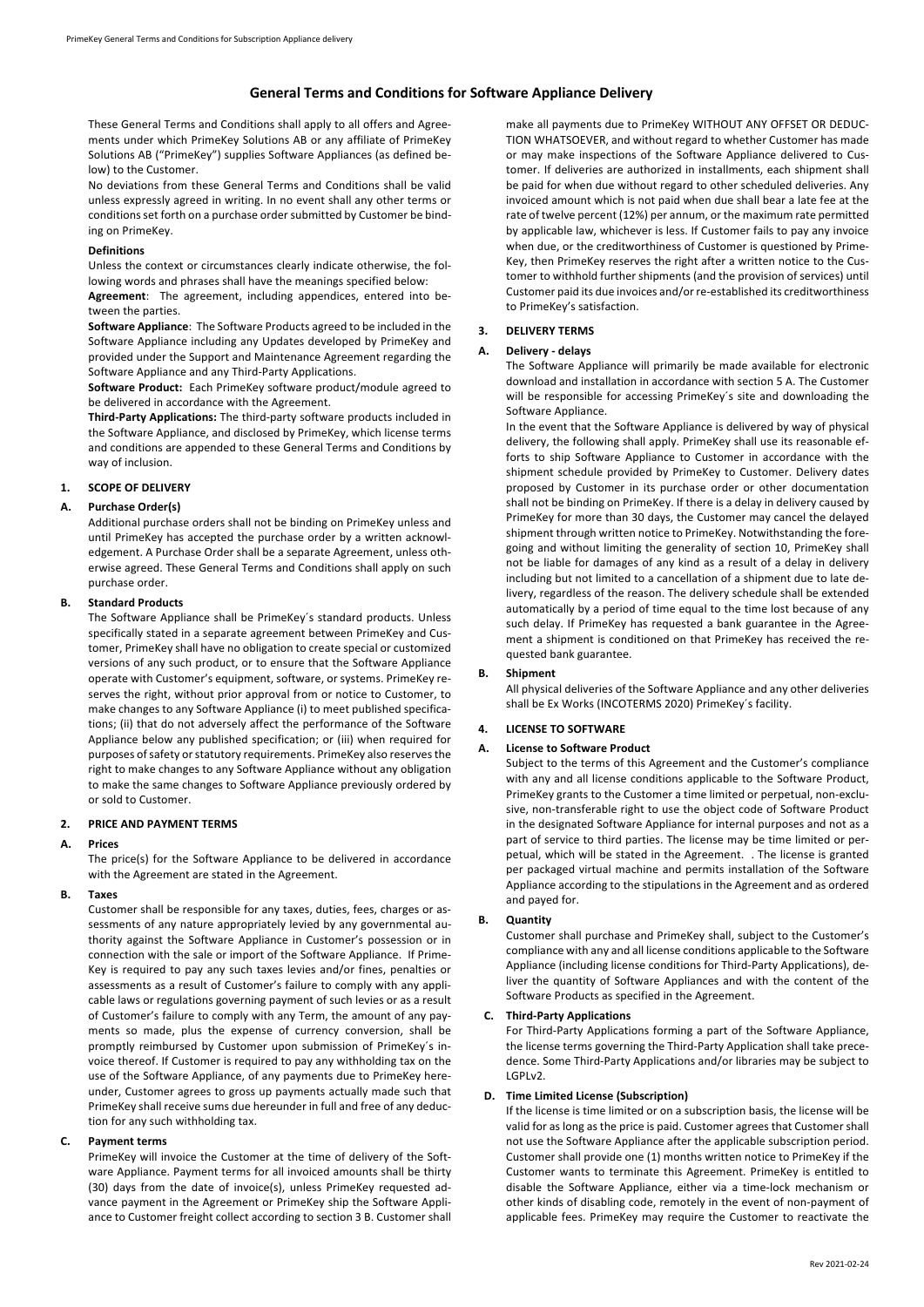Software Appliance upon payment of applicable fees. No part of any paid license fee is refundable in the event of termination

# **5. INTELLECTUAL PROPERTY RIGHTS**

### **A. Rights**

All rights, title, ownership and interest in and to Software Appliance and derivative works thereof, but not limited to, all intellectual property rights therein, are and shall remain the property of PrimeKey and/or its suppliers unless explicitly stated herein.

### **B. Restrictions**

Customer agrees that Customer shall not: (a) modify, reverse engineer or decompile, disassemble or otherwise translate the Software Appliance or alter or make derivative works thereof, unless permitted according to mandatory law; (b) remove or alter any of PrimeKey´s proprietary notices or legends, including any PrimeKey trademark contained in or on the Software Appliance or the documentation, or any of PrimeKey´s or its suppliers' trademarks, trade names, logos, patent or copyright notices, or other notices or markings, or add any other notices or markings to the Software Appliance (or their packaging or documentation) without the specific prior written consent of PrimeKey; (c) make any copies of the Software Appliance or the documentation except for back up purposes; (d) sublicense, assign or otherwise transfer its rights under this section 6.

# **6. LIMITED WARRANTIES – SOFTWARE - "AS IS"**

- **A.** PrimeKey and the Customer shall enter into a Support and Maintenance Agreement. The rectification and liability for any defects in the Software Appliance shall be solely regulated and governed by the Support and Maintenance Agreement. Customer may not in any case make any claims against PrimeKey for any defects or problems with the Software Appliance under the Agreement. Notwithstanding this, if there is a major defect in the Software Appliance that is reported in writing within 30 days from the delivery of the Software Appliance and the defect has not been rectified according to the Support and Maintenance Agreement within 60 days from the report, the Customer may, in writing, set a reasonable final deadline for rectification. If the major defect has not been rectified when the deadline has expired and it is of substantial significance for the Customer's use of the concerned Software Appliance and PrimeKey knew or should have known of this, the Customer shall be entitled after the expiry of the deadline to notify PrimeKey in writing of the cancellation of the Agreement for the applicable Software Appliance. If the Customer cancels the Agreement for the concerned Software Appliance the Customer shall be entitled to refund of the paid price for that Software Appliance, which shall be the exclusive remedy for the major defect and with no right to damages for Customer.
- **B.** Unless explicitly apparent in the Agreement or the product documentation PrimeKey makes no warranty regarding the Software Appliance, expressed or implied, including but not limited to any implied warranties of merchantability and fitness for particular purpose, other than that the Software Appliance will operate in combination with the software in the Software Appliance. TO THE MAXIMUM EXTENT PERMITTED BY APPLI-CABLE LAW IN NO CASE WILL PRIMEKEY BE OBLIGED TO COMPENSATE THE CUSTOMER FOR DAMAGE, BE IT DIRECT OR INDIRECT, CAUSED BY MALFUNCTIONS OF THE SOFTWARE APPLIANCE OR THE CUSTOMER´S USE OF IT, NOR IS PRIMEKEY RESPONSIBLE FOR DAMAGE WHICH MAY OCCUR AS A CONSEQUENCE OF THE CUSTOMER'S USE OF THE SOFT-WARE APPLIANCE SUCH AS LOSS OF DATA, SALES, PRODUCTION OR PROFITS OR ANY DAMAGE TO A THIRD PARTY. THE EXPRESS WARRAN-TIES OF PRIMEKEY STATED IN SECTION 6(A) ARE IN PLACE OF ALL OTHER WARRANTIES, EXPRESS OR IMPLIED, INCLUDING WITHOUT LIMITATION THE IMPLIED WARRANTIES OF MERCHANTABILITY, FITNESS FOR A PAR-TICULAR PURPOSE AND NON-INFRINGEMENT OF THIRD PARTY RIGHTS. THE EXPRESS OBLIGATION OF PRIMEKEY STATED IN SECTION 6(B) RE-PLACES ANY OTHER LIABILITY OR OBLIGATION OF PRIMEKEY ARISING OUT OF OR IN CONNECTION WITH THE DELIVERY, USE OR PERFOR-MANCE OF THE SOFTWARE APPLIANCE. PRIMEKEY DOES NOT INSURE THE SECURITY PROVIDED BY THE SOFTWARE APPLIANCE, NOR DOES IT WARRANT AGAINST IMPROVEMENTS IN THE TECHNICAL ARTS THAT MAY RENDER THE SOFTWARE APPLIANCE INEFFECTIVE OR OBSOLETE.
- For any deviations from the warranties given herein, ("defect"), Prime-Key´s sole obligation and Customer's sole remedy shall be to rectify the defect under the Support and Maintenance Agreement or replace the Software Appliance, at PrimeKey´s option.

### **7. INFRINGEMENT**

- **A**. PrimeKey undertake to defend, at its own expense, the Customer against any claim, suit or proceeding brought against any of them based on the allegation that the use of any Software Appliance within EU or United States furnished by PrimeKey under the Agreement constitutes an infringement of any intellectual property rights or applications thereof or an unauthorized use of know-how, trade secrets or other proprietary rights. PrimeKey shall furthermore indemnify the customer against any costs or damages that the Customer may become liable to pay as a result of a judgment or settlement. The obligation of PrimeKey only applies if the Customer has notified PrimeKey without undue delay in writing of such claim, suit or proceeding and PrimeKey given authority, information, and assistance to settle the claim or control the defense of any suit or proceeding.
- **B**. In the event that the Software Appliance or any part thereof is in such suit held to constitute an infringement and/or its further use is enjoined, PrimeKey shall promptly, at its own expense and at its option, and to the extent it is commercial reasonable either: (a) replace the infringing Software Appliance with non-infringing software programs and documentation of equivalent function and performance; or (b) modify the Software Appliance so that they become non-infringing without detracting from function or performance. If it is not commercial reasonable for PrimeKey to fulfil its obligations pursuant to the above within a reasonable time, the customer shall be entitled to a reduction of the price corresponding to the reduced value of the Software Appliance resulting from the infringement but not for longer period than five years from its delivery date.
- **C**. PrimeKey´s liability for infringements of the Software Appliance does not cover any Third-Party Applications or infringements caused by Customer. PrimeKey's entire liability for infringements is limited to what is set forth in this section 7.

### **8. LIMITATIONS OF LIABILITY AND EXCLUSIONS OF DAMAGES**

- **A**. Notwithstanding anything herein to the contrary, PrimeKey shall not be liable to Customer, or to any third party claiming through Customer, for the failure of performance of any obligation of PrimeKey except as specifically set forth herein, or otherwise agreed to in writing.
- **B**. PRIMEKEY´S AGGREGATE LIABILITY ARISING OUT OF THIS AGREEMENT, REGARDLESS OF THE FORM OF ACTION GIVING RISE TO SUCH LIABILITY (WHETHER IN CONTRACT, TORT OR OTHERWISE, INCLUDING NEGLI-GENCE), SHALL NOT EXCEED 50 % OF THE PURCHASE PRICE FOR THAT SOFTWARE APPLIANCE PAID BY CUSTOMER TO PRIMEKEY.
- **C**. IN NO EVENT SHALL PRIMEKEY BE LIABLE FOR SPECIAL, INCIDENTAL, CONSEQUENTIAL, PUNITIVE OR TORT DAMAGES, INCLUDING, WITHOUT LIMITATION, ANY DAMAGES RESULTING FROM LOSS OF USE, LOSS OF DATA, LOSS OF PROFITS, LOSS OF ANTICIPATED PROFITS, OR LOSS OF BUSINESS ARISING OUT OF OR IN CONNECTION WITH THIS AGREEMENT, THE PERFORMANCE OF THE PRIMEKEY PRODUCTS OR PRIMEKEY'S PER-FORMANCE OF SERVICES OR OF ANY OTHER OBLIGATIONS RELATING TO THIS AGREEMENT OR THE PRIMEKEY PRODUCTS.
- **D**. Any failures to perform any obligation under this Agreement or any applicable purchase order except payment of monies due, shall be excused if such failure is caused by acts of God, acts of public authorities, wars or war measures, fires, casualties, labor difficulties or strikes, shortages of material or fuel, failure or delays of suppliers or carriers, shortages of transportation, problem with any network (including telecommunications) other than that under PrimeKey´s control, denial of service attack, or any causes beyond the failing party's control. PrimeKey shall not be liable for any claims of third parties relating to the Software Appliance.
- **E**. The limitations of liability contained herein are a fundamental part of the bargain, and Customer acknowledges that PrimeKey would not sell the Software Appliance absent these limitations.

### **9. CONFIDENTIALITY**

**A**. During a period of three years from the actual delivery date, neither party may, without the approval of the other party, use or otherwise divulge to a third party information which the party have provided to the other party concerning the internal affairs of the other party which may be regarded as a business or professional secret or information which, according to law, is covered by a duty of confidentiality . Unless otherwise follows from law, PrimeKey´s pricing information or other information that a party specifies as confidential shall always be regarded as a business or professional secret. The duty of confidentiality does not extend to information which a party can show has become known to the party otherwise than in connection with the execution or performance of the Agreement, or which has become publicly available without the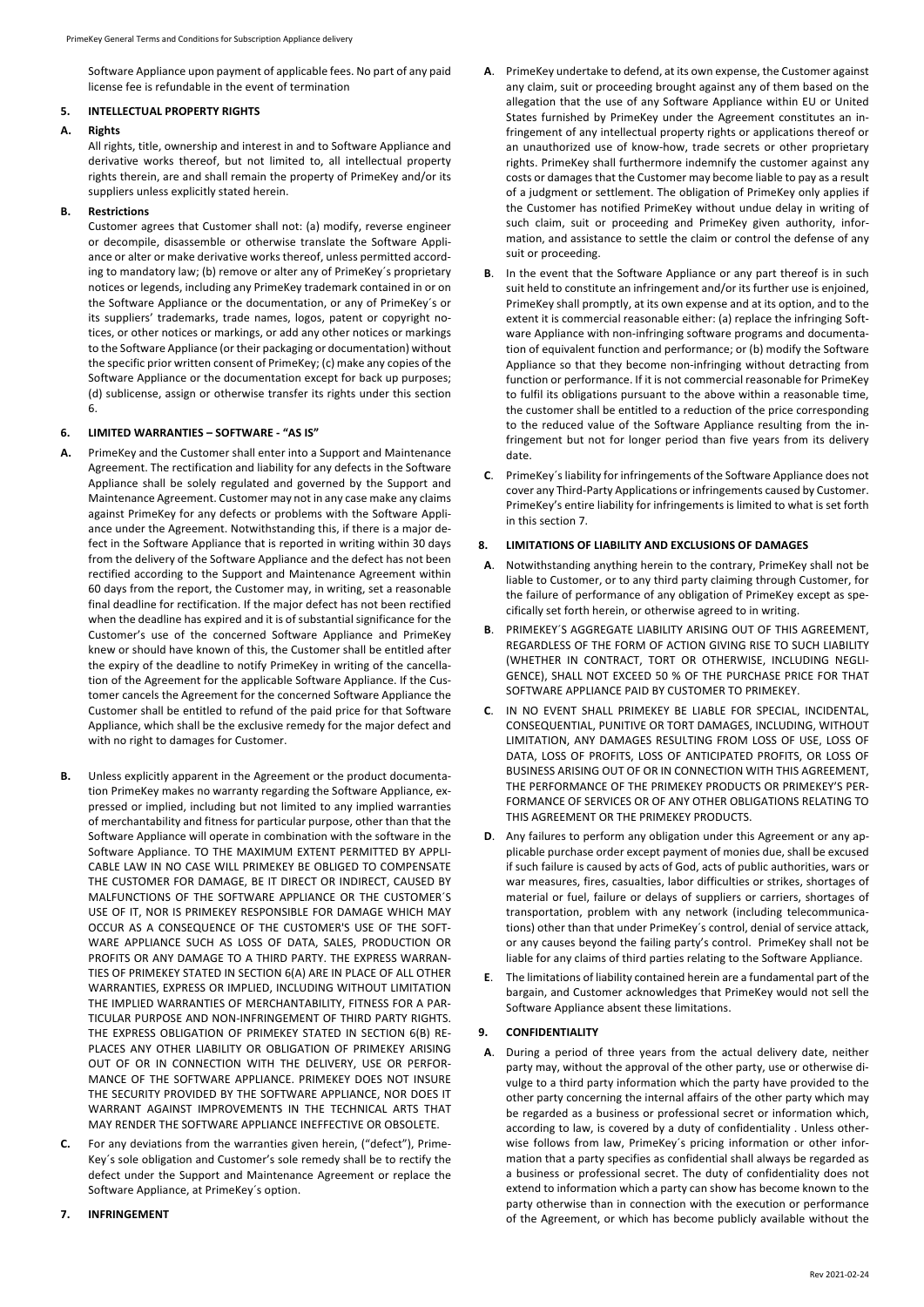breach of any confidentiality undertaking. Nor shall the duty of confidentiality apply where a party is obligated to disclose such information by law, court or government order or binding stock exchange regulations. Where a party is required to disclose information in such way, it shall notify the other party to this effect prior to disclosure.

**B**. A party shall, through confidentiality undertakings with personnel or other appropriate measures, ensure compliance with the above duty of confidentiality. A party shall also ensure that retained subcontractors and their employees sign corresponding confidentiality undertaking.